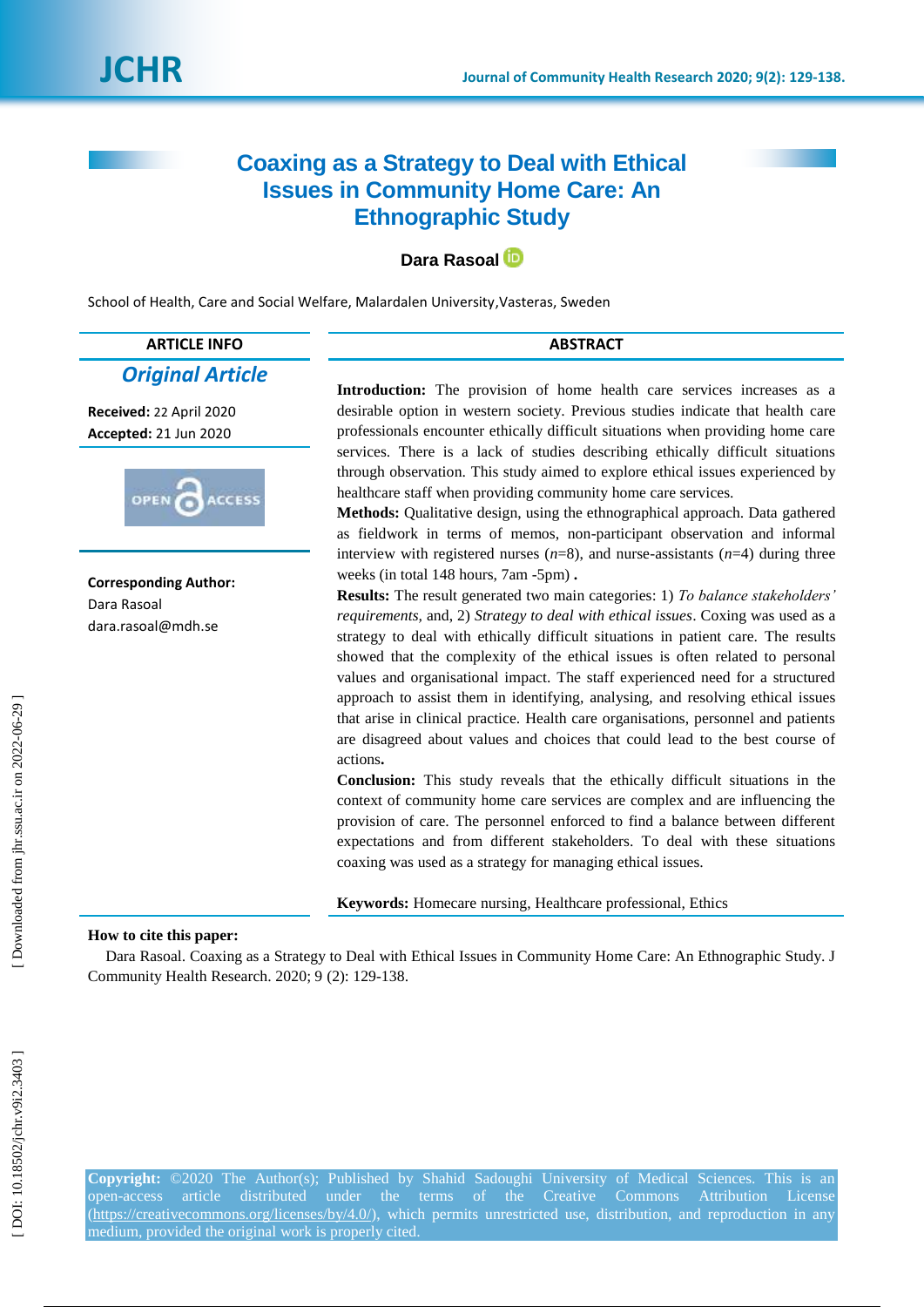#### **Introduction**

In recent decades there has been a significant rise in the numbers of older people who live alone (1, 2, 3) and receive community care services. The general opinion in western society seems to give each individual the right to live in their own homes as long as possible (2,4) . Community home care services organized that care is administered at home by certified personnel, such as visiting registered nurse (RN) or nurse assistants (NA) (5,6). The service they provide consists: a) post -acute recovery rehabilitation, b) maintenance of functionality for older people, c) palliative care service s (7,8) , or psychiatric patients who need daily check -ups, medications, and basic nursing care.

Health care professionals who work in community home care face many demands and the ethically difficult situation daily (9 –11). These demands could be from the law (6,12), the next -of -kin (13) , and the patient to deliver care in a certain way. Difficult situations occur when health personnel encounters situations that they uncertain which values and whose values should or could be applied (14 –17). The consequences of feeling uncertain or insecure which care to provide could cause a sense of feeling powerlessness (18) . That could lead to moral distress, as a consequence of feeling insufficient and inability on how to provide the best course of action. Factors such as institutional constraints (19,20), inadequate resources in form of a shortage of personnel, lack of respect from patients and bosses (21), consent for treatment (22), powerlessness overwork situation (23) could have an impact of the health personnel's feelings. Ethically difficult situations are described in the context of hospitals (18,24 –29) as well as in nursing homes when providing care for older (14,30 –32) . These situations are examined among healthcare personnel using face -to -face interviews (30), focus groups (25), questionnaires (27,33) , and telephone surveys (34) .

However, to our knowledge, there is a lack of studies describing ethical issues through observation during the provision of community care services .

This study aimed to describe ethical issues experienced by healthcare professionals and the strategy used to deal with these issues.

#### **Method s**

#### **Participants**

The study has a qualitative descriptive design, using an ethnographical approach (35).

This study was a part of an ongoing collaboration between municipality healthcare service and a university college in Norway. The initiatives were taken by the municipality to develop the community care service. Their basic values were to promote and facilitate meaningful days for the residents in the community who receive home care.

A manager from the community service unit supported this research by acting as a *"gatekeeper"* and informed staff about the approach of this study. The inclusion criteria for this study were healthcare personnel with some type of qualification. We included only registered nurses, managers, nurse assistants between the age of 20 -65 despite years of work experience, education, or employee contract. We excluded all the healthcare personnel who did not have any degree or permanent contract, or those who were retired but worked a few hours a week. The certified staff ( $n = 26$ ), registered nurses  $n=10$ , and nurse assistants  $n=16$ , in this unit, were invited to a staff meeting to get information about the study. The characteristics of the healthcare personnel are described in table1.

In total, eight nurses and four nurse -assistants showed interest and were included in the study. The participants were male and female, aged between 20 and 58 years (mean  $= 41$ ), and had experiences from health care work between one to 20 years (mdn =10).

#### **Data Collection Methods**

The data were conducted as repeated nonparticipating observations, written memos, and conversations with the staff. The data were gathered between April to May 2016. The observation time varied, during the day shift between e.g. 8:00 a.m.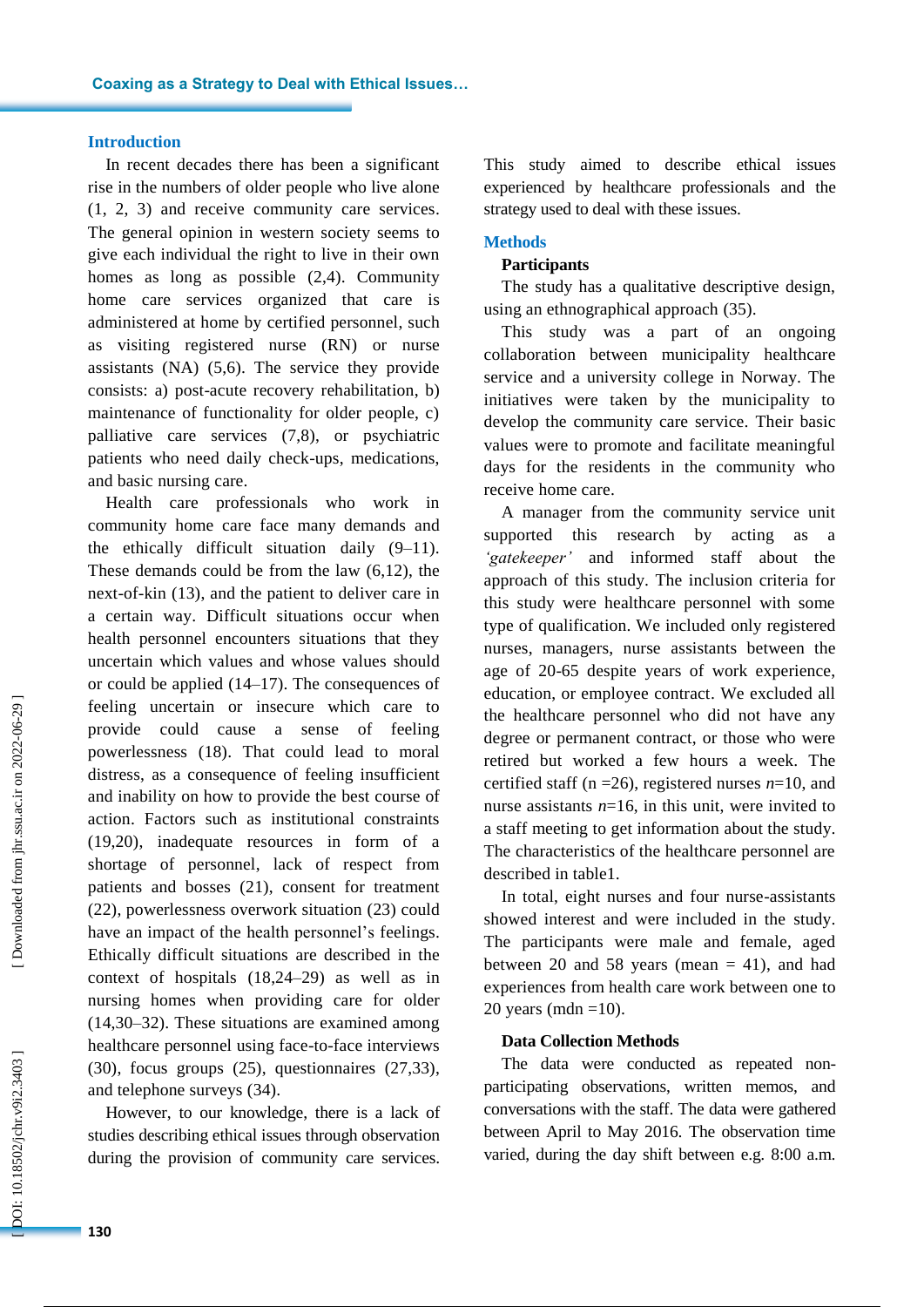to 4:00 p.m., other times were during the evening, e.g. 4:00 to 10:00 pm. Each observation depleted from 5 hours to 8 hours including time for transcription. The fieldwork in terms of observations were repeated and counted from 1-6 at each patient's home. In total (*n*=122) observations of home care services were accomplished in ( *n*=22) different patient home.

The field notes were written down immediately after each observation. The data was a description of the setting, the staff who provided care, caring time e.g. how long each personnel stayed at patient's home, the place where the caring took place (e.g. in the kitchen, bedroom, living room), what type of care were provided, the staff -patient interactions and brief information about the action. The notes and observations were transcribed immediately after each observed situation (36). The questions that were related to the situations asked were:

- 1) Describe the situation you experienced?
- 2) How did you experience this situation?
- 3) What did you experience as ethically difficult in that situation?
- 4) Could you tell me more specifically about your feelings concerned about that?
- 5) How do you usually solve situations like this ? Do you use any kind of ethics support?

The collected data were used for two different publications. The first article focused on ethical issues on a systemic and organizational level , while the current article is focusing on the strategies to deal with ethical issues.

All data were transcribed and organized as a whole into the software Nvivo10 (37). The analysis process was inductive and close to the original text. The data were read and reread to gain a general impression of the content (38,39). The author constantly took a step back to reflect on the data critically and tried to be aware of the pre -understanding that could matter when analyzing the data. Questions were asked to the

text about what happened during the observation ('*etic view"*) and which kind of ethical situations the personnel expressed they were experienced ('*emic view"*) (40) .

The analysis process was conducted in several steps. First, highlighting the text containing meaning units. Second, the meaning units were coded. Third, the codes were reviewed and compared with each other and grouped based on similarities and differences with considerations of relevance to the research aim. Fourth, the codes were grouped to merge into subcategories and categories. This step was critically discussed in a research group to abstract them and subsequently find the best appropriate description and a possible understanding of the material. Two categories emerged: '*To balance stakeholders" requirements "* and *" Strategy to deal with ethical*  issues'.

## **Ethical considerations**

Approval for the study was obtained from the Norwegian Social Science Data Services (NSD) and the Regional Research Ethics Committee (ID - 47995). Both oral and written information about the study was provided to all the staff and the patients in advance. The information letter clarified that their participation in the study was based on free will, that they could interrupt their participation whenever they want. All the staff  $(n=12)$  and patients  $(n=22)$  gave their consent to be part of this study. The quotes that were used in the result section are slightly modified (replacing he/she or vice versa) to prevent the risk of being recognized. The collected data for the project was used for two different articles.

### **Result s**

The results are shown in terms of two categories: 1) *To balance stakeholders" requirements;* 2) *Strategy to deal with ethical issues.* (Figure 1.)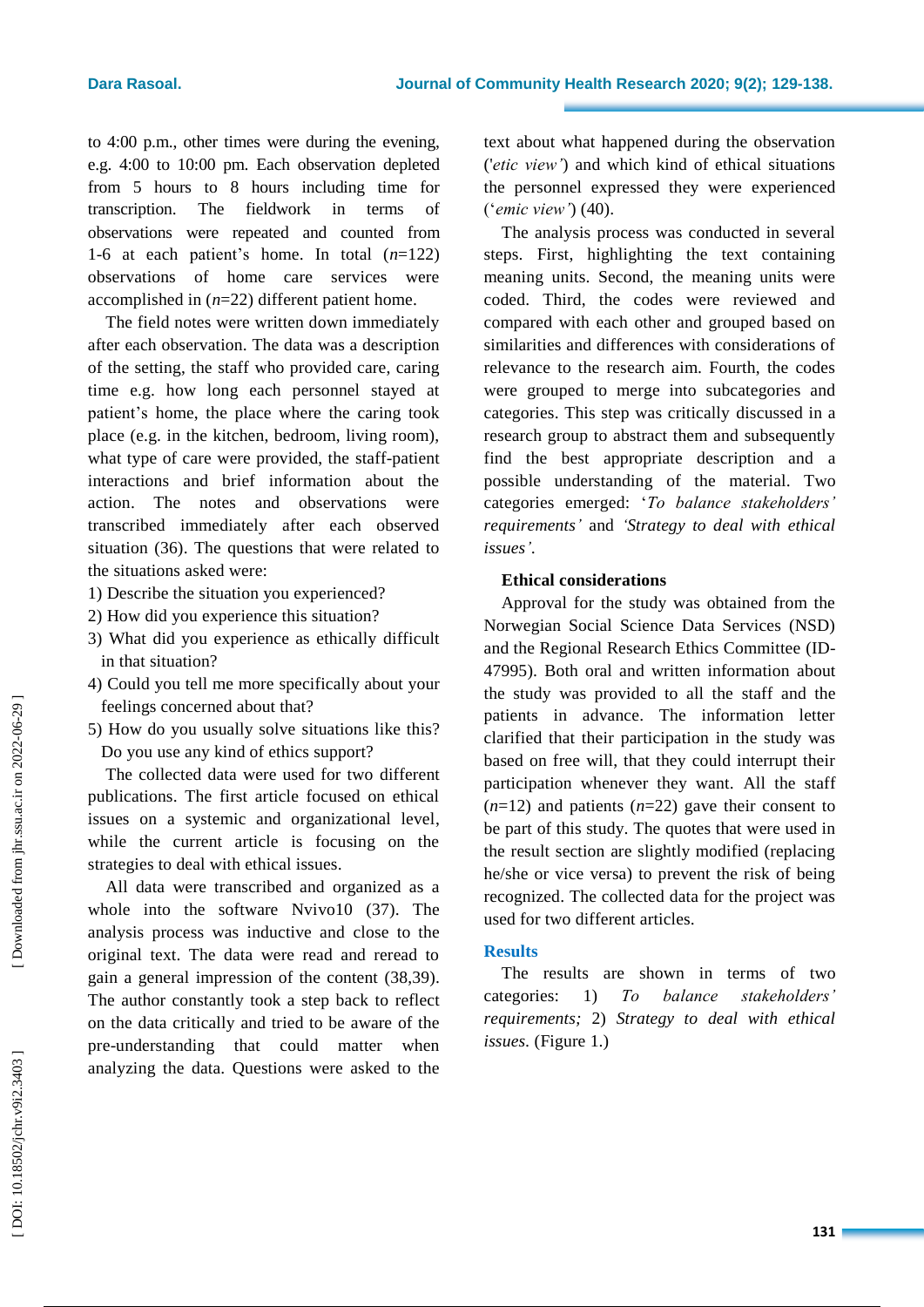**Coaxing as a Strategy to Deal with Ethical Issues…**





| <b>Profession</b>                                               | $\boldsymbol{N}$ | $\%$ |
|-----------------------------------------------------------------|------------------|------|
| <b>Certified Staff</b>                                          | 26               |      |
| $*$ Rn                                                          | 10               |      |
| $*NA$                                                           | 14               |      |
| $*HA$                                                           | $\overline{2}$   |      |
| Participatnts                                                   |                  |      |
| Male                                                            |                  | 23%  |
| Female                                                          |                  | 77%  |
| Age                                                             |                  |      |
| Mean                                                            | 41               |      |
| <b>SD</b>                                                       | 16,8             |      |
| Other educations beside the healthcare profession               |                  |      |
| Teacher                                                         | 1                |      |
| Community service                                               | 3                |      |
| Health administrator                                            | $\overline{2}$   |      |
| Politician                                                      | $\overline{2}$   |      |
| Clinical health supervisor                                      | 6                |      |
| Physiotherapy traineer                                          | $\overline{2}$   |      |
| Previous work experience in healthcare in general (in years).   | 15               |      |
| Previous work experience of clinical ethics support among staff |                  | 19%  |

| <b>Table 1.</b> Characteristics of the healthcare personnel |  |  |
|-------------------------------------------------------------|--|--|
|-------------------------------------------------------------|--|--|

\* Registered nurse, Nurse Assistants, Health administrator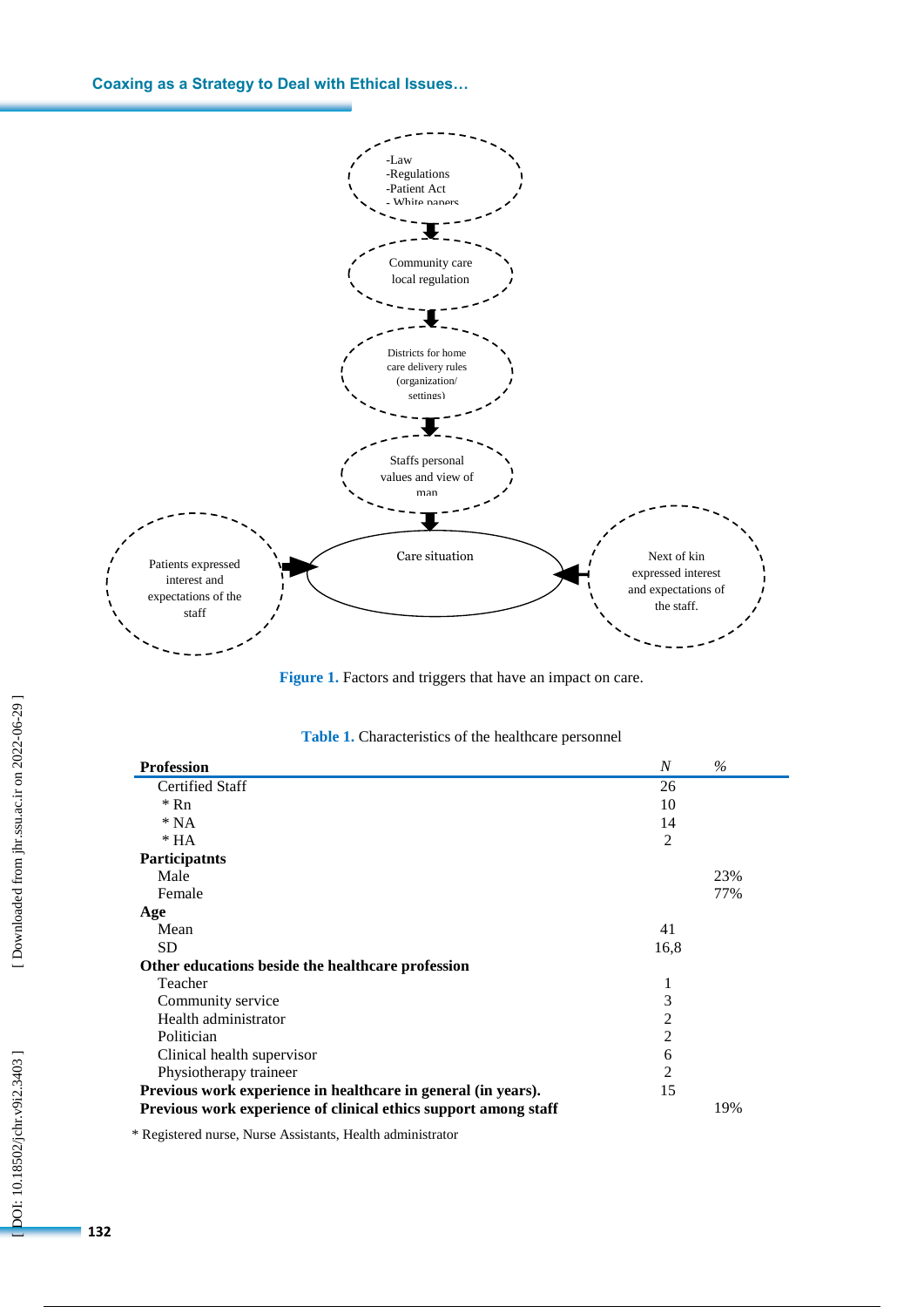#### **To balance stakeholders' requirements**

The ethical issues appeared to be multifaceted and complex. This category describes the complexity of situation s that raised during the care situation . These situations were experienced by the staff to be on different levels : On a system level, the law combined with the ideology and expectations of person -centered care were important factors that sometimes could be felt as demanding . The staff experienced that they were obligated by the law to deliver care that is secure, good , and equal from that point of view but also individualized. The care should be given with consideration of the patient's self -determination and choice of care. This was sometimes conflicting with secure and equal care.

On the organizational level the districts of home care delivery, which is the health care unit, have the responsibility to deliver the services that are required. The result showed that the staff described their everyday work follow a certain direction when planning the care for different patients in a similar manner. They needed to consider the patients' voices and interests in different caring situation s. They intended to involve the patients and respect their integrity and autonomy. Also, the staff experienced that they need to take into consideration the interest of the next -of-kin. Furthermore, the staff, who deliver the care, their value and view of the man on the best course of action toward a patient, or how to act in the patient's home influence kind of care they intended to provide .

These demands seemed to be stressors that triggered the staff in mutual directions. These stressors could be for example that the staff experienced the pressure from their organization by having responsibility for the care delivered during a given period and for high numbers of patients in one hand . Some of the patients needed more care, time , and attention from the staff on another hand. These internal and external factors that influence the provision of care (Figure 1.) are not constant but are varying more and less depending on the situation to another among the personnel as well as from patients to another. This

multi pressure seemed to create a sense of uncertainty among the personnel .

#### **Staff members personal values**

The staff seemed to be affected by their values or the values of their colleagues upon the best course of action. Time and effectiveness seemed to be prioritized before the patient's needs, their voice, and involvements in caring situations. Instead, it seemed that the staff decided what was in the best course of action for every patient. They seemed to provide minor care and spend less time with certain patients. Especially, patients with psychiatric disorders, who got less attention and care. The results show that the staff often prioritize somatic patient s before the psychiatric one. The staff had different attitudes and behavior when entering the patient's homes an observation showed. In some homes, they tend to take off their shoes while in other home s they continued to wear them, which was particularly observed when visiting psychiatric patients, and older patients who lack next -of-kin. Another observation revealed that the staff delayed responding to psychiatric patients who were in pain. They thought the patient's pain was not legitimate to respond, and this statement was partly based on what the colleagues have said during an informal meeting in the staff-room. It seemed also that the staff sometimes went against the physician's recommendation :

*" I think it is an ethical problem [….] the doctor said we should treat them equally and exactly in the same way, but we don"t. Because we from the experience learned that the patients are different. I don"t think it is right to do so as we do [….]" (all data )*

Besides, the observations showed that the staff sometimes treated the patient as a child when they were not able to take care of themselves. Staff expressed that they were 'taking over patients' life more or less to give them care'. It seemed that the staff tried to creat e good days for the patient and recreate a good relationship and trust to help the patient reduce the drugs.

#### **Patients' expectations**

Another ethical issue concerned how to maintain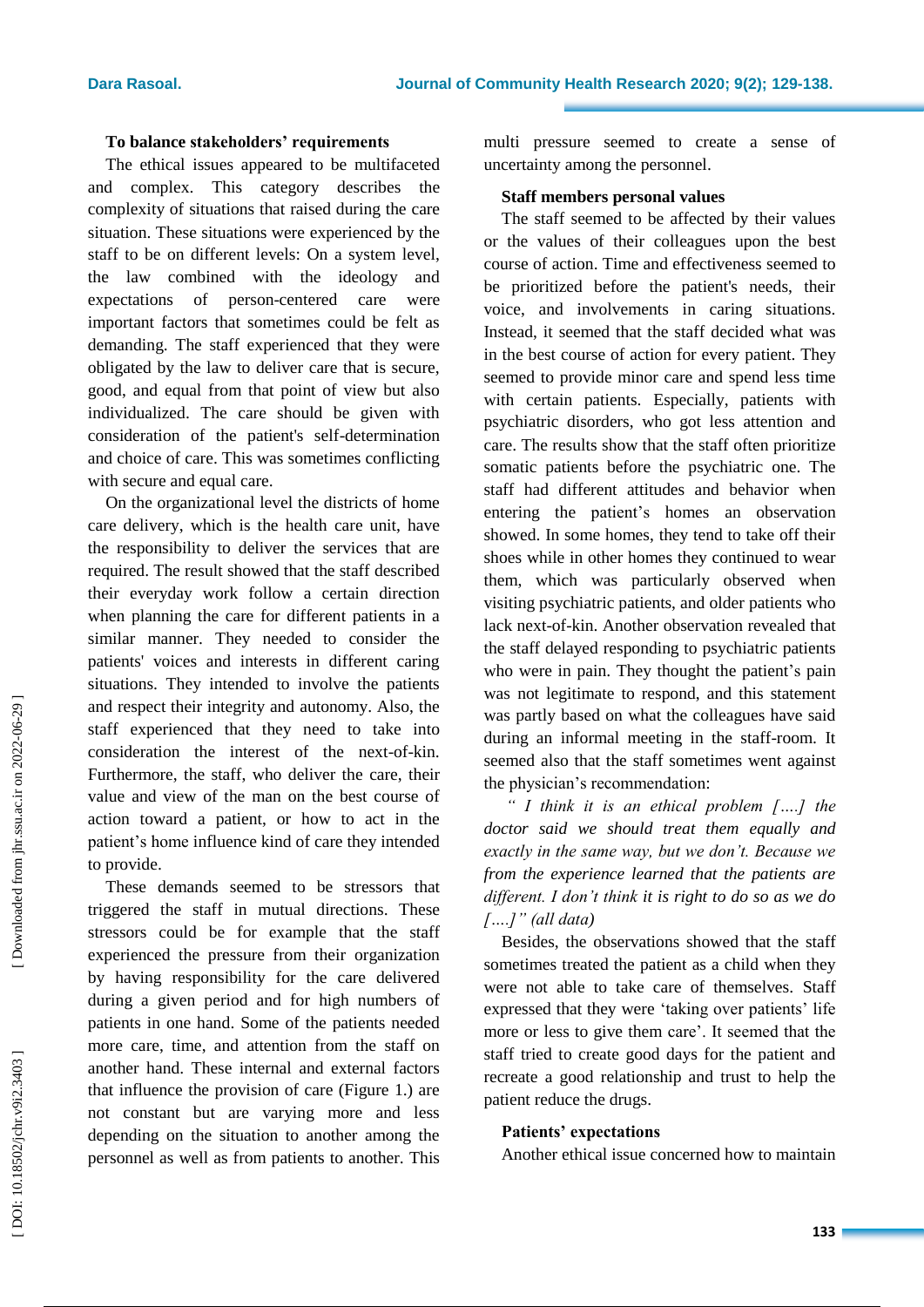or restore a good relationship toward a certain kind of patient who had difficulties to reduce a drug related medication. The result showed that there was a situation where the staff experienced that the patient was not collaborating with them upon the best course of action. This could lead to a certain kind of frustration and ethical issue for the staff. The consequences could be that the care could not be provided following the patient's interest. According to the staff situations like this started when they trusted the patient in the beginning and had some kind of agreement on how to downsize drug -related medication.

But unfortunately, the patient failed to stay to the contract they agreed upon off, and that perceived as irresponsible by the staff . They felt that they were responsible and contributed actually to make a person be addicted to strong drug-related medication by increasing the dosages than reducing. According to the personnel, they had tried many times without any further success. The patients expressed on the other side that they are in pain and needed more medications.

*"It is very difficult because of us… feel somehow that we are contributing to making some people high on drugs all the time. It is a lot of medication this patient get"* (Informant 12)

#### **The next -of-kin expectation**

The staff experienced that the family members could lead to ethical issues when they demanded more medication to their adult children in case of pain management. The staff experienced frustration over the involvement of next-of-kin, and their demands were felt inconvenient. The nurse s described that they are trying to do their best for the patient to make them feel better and being relieved from pain, but next -of-kin members hindered them to do their job. The staff experienced frustration over this kind of situation, and as some of the consequences, they started to talk badly in the staff-room about the patient and their next -of-kin e.g. labeling them being like a *"child"* or '*demanding* '.

Another aspect of ethical issues concerned older patients with eating difficulties. The staff described situations where they were required by the family to feed the patient, even though the patient didn't want to eat.

*" [….] You could get into trouble if you do not make sure that the patient is eating. It happens that they talk hard to you, for example, the family members tell us "you are not doing your job". So that is problematic sometimes."* (Informant 10)

Other ethical issues concerned information about patient's health conditions. The family members seemed to require information about the process of caring and treatment on a daily basis. The staff experience d that as problematic, especially when the patient disagreed. This could create a dilemma for the personnel. On one hand, there could be a conflict between the staff and the next -of-kin when the staff respected the patient's choice of not allowing the information to be given to the next -of -kin. On the other hand, the personnel could conflict with the patient and law when disclosing information about the health condition. That would also mean to default the principle of confidentiality.

*"…. They want us to inform about everything we do for the patient…the sons require information about their loved one, and sometimes the patient doesn't want us to give them the information. The patient does not give their consent and we try to inform the next -of-kin about that, but they have difficulty accepting that. It can raise a conflict."*  (Informant 11)

## **Strateg y to deal with ethical issues Coxing**

The Staff seemed to have developed *"coaxing"* as a strategy to deal with ethically difficult situations. It seemed that the staff many times were maneuvering the conversation with the patients to a certain course, especially when the patients say no for food or have a shower. Also, they try to get the patient to be involved by having a kind -hearted attitude mixed with coaxing. This approach seemed to make the patient's feeling to be involved by getting the impression that the suggested choice is theirs than the staff members. The staff described the coaxing phenomena as an effective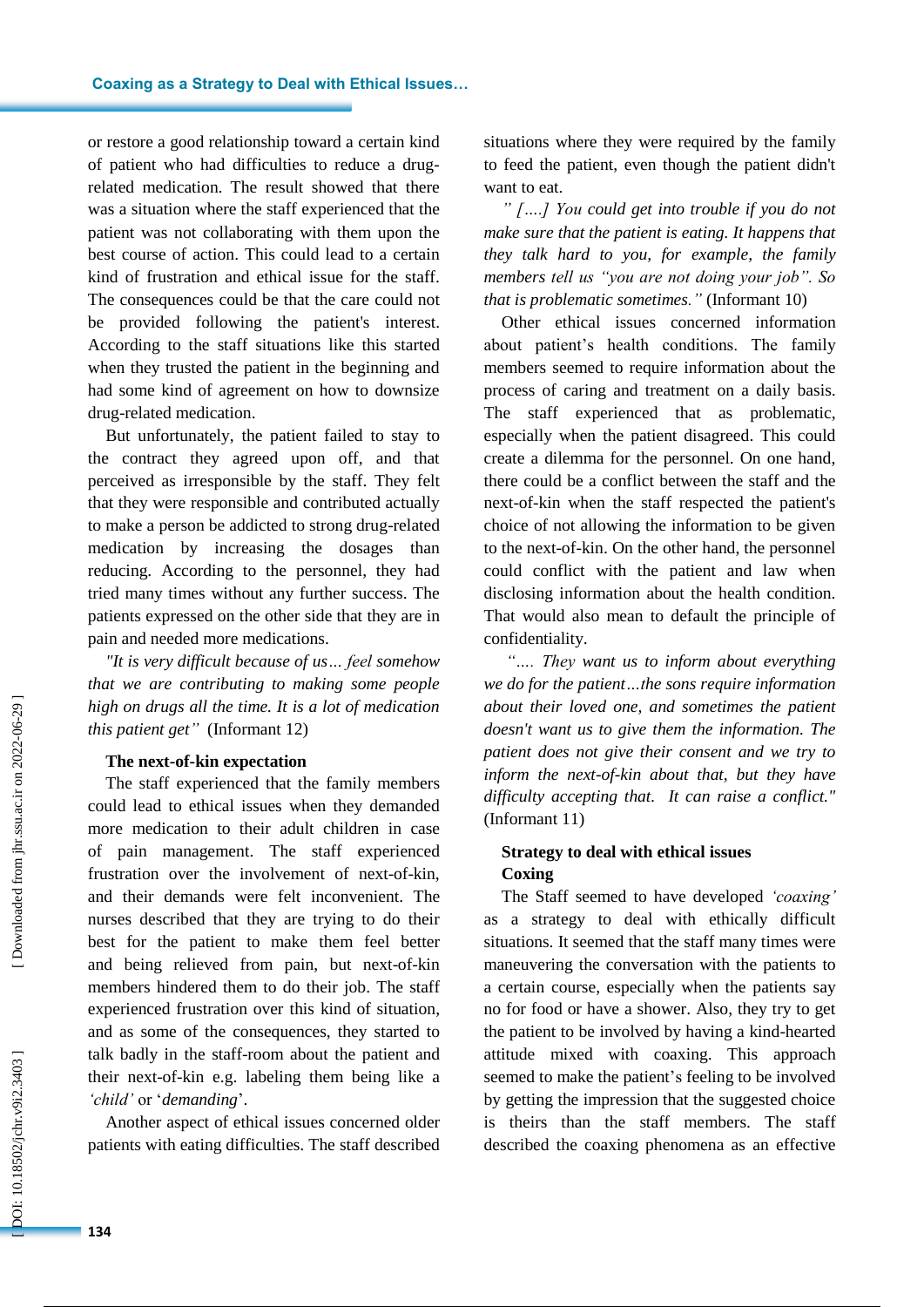strategy and a way to deal with ethical issues:

*" So the question is if it is ok to coax the patient? Sometimes if you let them think about what they want and how they want. There is a risk that you never get an answer." (All data)*

The strategy of coaxing the patient seemed to be efficient and work, especially with elderly patients. But at the same time, they described that they must be careful and respect the patient if the patients did not have an appetite (e.g. in feeding situations) at the moment, but at the same time, they experienced difficult y understanding why the patient didn't want to eat. The observation showed that coaxing was used for several minutes to persuade the patient to eat before the food was placed on a table*.* 

The staff was not able to wait for a long time, instead, they coaxed the patient to get them up from the bed, get them to the shower or wash them, or preparing food for them . The reason for coxing according to the staff was that they had other patients waiting on the list to take care of. Coaxing seemed to be the solution for them to move on in their job and deal with an ethically difficult situation without insulting the patient's autonomy.

#### **Discussion**

This study aimed to describe ethical issues experienced by healthcare staff and how they were dealing with them, observed during the provision of community care service . The result shows that despite the ethically difficult care situations connected to elementary care, they appeared as complex care situations due to several internal and external factors. However, these factors influence the provision of care are not continual but are varying more and less depending on the situation to another among the staff as well as the patients. However, there was a relationship between the work of experience and handling the ethically difficult situation *n*=15/26). More work experience could generate more skills and knowledge in managing the situation. There were no differences between genders in managing the ethically different situation. There was also a relationship regarding other education than the

profession. Those who had more education than one were more likely to solve the ethical issues better than those who had not ( *n*=16/26).

The staff was struggling with finding a balance regarding different expectations and needs on system - , organisation -, and personal level s that were influencing the provision of care. These overloaded pressures seemed to create a sense of uncertainty among the personnel. To deal with these situations coaxing was suggested and used as a strategy for performing the care as they were expected to do. In addition, they mirrored their frustration over the inability concerning these caring situations with each other . Disappointment over the situation could generate feelings as being frustrated over the situation (18). The consequences of this frustrations could be that the personnel started to talk badly in staff-room about the patient e.g. labelling the patient as being like a 'child' or 'demanding'. According to Jeffery (41) and Dingwall (42), the personnel sometimes label the patient as being 'bad', 'difficult' or 'children' that is when talk negatively about them. These kinds of attitudes or situation place the concept of person cantered care at the stake. In order to provide person -centered care, it is crucial to have a mutual relationship building on respect where the staff is aware of patients ' values and desires . A relationship in community care should differ in comparison to institutional care. In the home care service, the relationship is often a long term which can allow the staff to develop a flourishing relationship (43). This could be an ideal of care, but on the other hand, the result showed that the personnel felt a lack of time and pressure to deliver effective care and to be able to help at many patients as possible during their workday. Lack of time and prerequisites may have influenced and limited the options of building relationships base d upon the person -centered care values. An important aspect occurred when a person was treated as a 'diagnose ' more than as a person with values and self -determinations. This view of man was observed in a personnel meeting with patients with psychiatric disorders.

The interest and expectations from the next-of-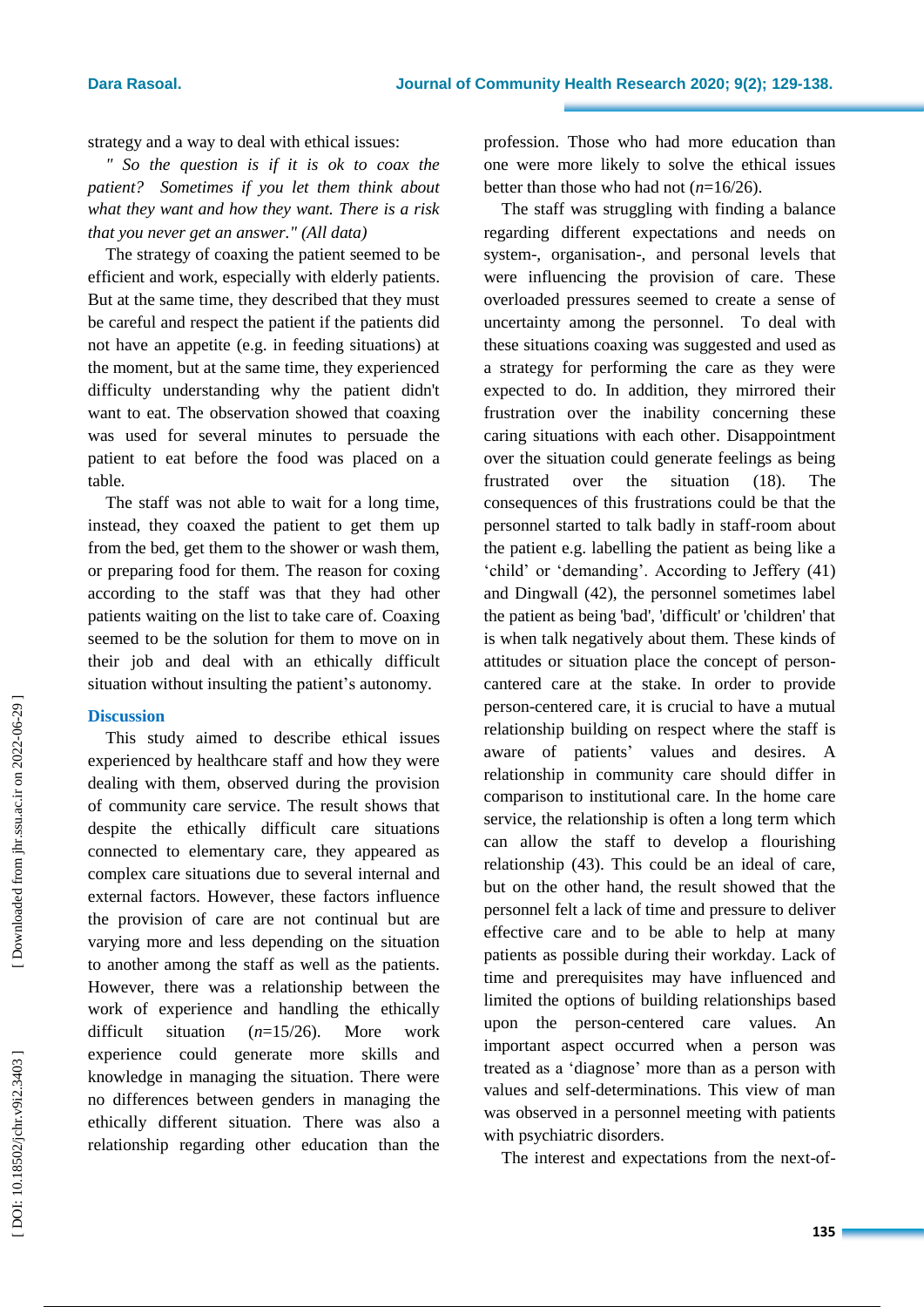kin when this was not following the patient's wishes showed to be other challenges that were expressed by staff . To perform care following the wish of the next -of -kin have been described in several previous studies, that the next-of-kin could have power on the caring process, an unrealistic expectation on the personnel (33,44) . Finally, even though the staff used coaxing as a strategy to achieve their goal with care, they were uncertain if the coaxing was the best course of action. The study indicated that the ethical reflections could enhance the awareness of personnel's everyday work related to the complex situation and develop tools on how to deal with it in the context of community home care .

#### **Strengths and limitations**

The strengths of the present study are repeated observations followed by the staff's experiences related to ethically difficult situations that gave rich data. The combinations of these data collection provide knowledge about the action and reflections . The knowledge from this study complements previous studies concerning the ethically difficult situations in -home health care services . A possible methodological limitation might be that the staff in this study acted in their best way in front of the researcher but since the observations were performed with different staff and repeatedly may this limitation have been reduced. The author was aware of his role and pre -understanding by discussing the collected data with the staff in the field and other researchers. Having a pre -understanding and being a part of the field can unavoidably impact the result, but at the same time, pre -understanding could help the researcher to see a new aspect of reality (45) .

#### **Conclusion and implication**

This study reveals that ethical issues in the context of community home care are complex where the staff enforced to find a balance regarding expectations and needs on different levels. Staff experienced that demanding expectations are negatively influencing the provision of care. To deal with these ethical issues the staff developed a coaxing strategy.

The study indicated that the ethical group reflection and support could be one way to help staff deal with ethical issues and enhance the awareness of the complexity in the staff's everyday work in the community home services.

The result of this study may be transferable to similar contexts, but further studies are needed to ensure that. Besides, more future studies are needed to focus on the perspectives of the patients, specifically psychiatric patients, and older patients.

#### **Acknowledgments**

I am grateful to Orebro University and Stiftelsen Olle Engkvist Byggmästare for the financial support of this study [grant number CF 71 - 485/2008]. I will also thank the community home care service in Norway for their permission to collect the data through observations.

#### **Authers' contribution**

The author independently contributed to the study design, datacollection, analysis and writing the result as well as the rest of the manuscript.

#### **Conflict of interest**

The author None declared .

#### **References**

- 1. Chandler J, Williams M, Maconachie M, et al. Living Alone: Its Place in Household Formation and Change. Sociological Research Online . 2004 ; 9(3): 42 -54.
- 2. Mentsen Ness T, Hellzen O, Enmarker I. The Experience of Nurses Providing Home Nursing Care to Oldest Old Persons Living Alone in Rural Areas—An Interview Study. Open Journal of Nursing. 2015; 5(4): 336-344.
- 3. Low LF, Yap M, Brodaty H. A systematic review of different models of home and community care services for older persons. BMC Health services research. 2011; 11(1): 93 -107.
- 4. Henderson EJ, Caplan GA. Home Sweet Home? Community Care for Older People in Australia. Journal of the American Medical Directors Association. 2008; 9(2): 88 –94.
- 5. HOD H 1999. Patient and Service User Law. HOD 1999 -07 -02 -63. Lov om pasient og brukerrettighet. Oslo,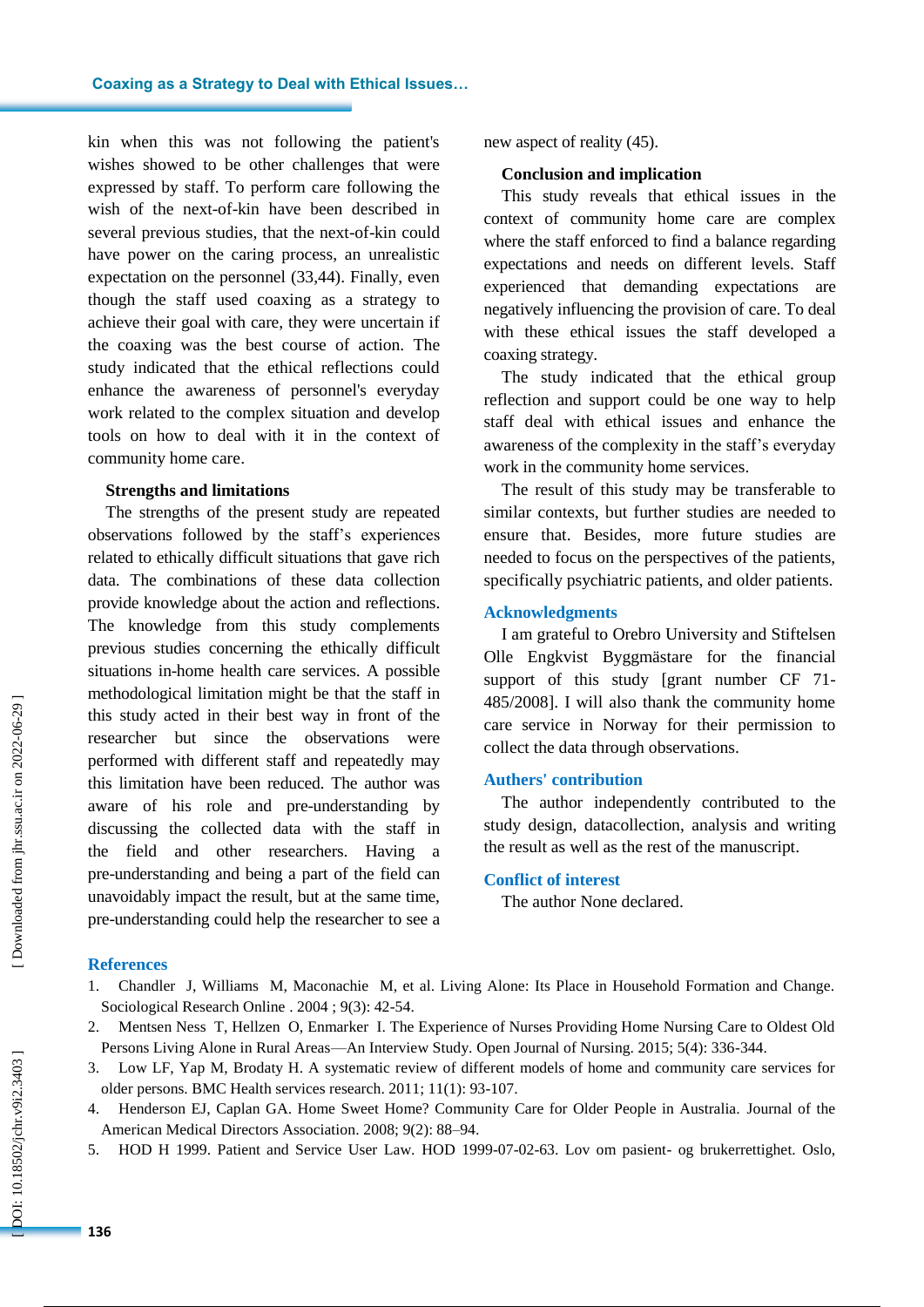#### **Dara Rasoal**

Norway; 1999. Report No.: 1999070263.Available at: URL: https://lovdata.no/dokument/NL/lov/1999-07-02-63

- 6. Health Care Law. Stockholm, Sweden: Socialstyrelsen; 2006. Report No: 1982: 763.
- 7. Tousignant M, Dubuc N, Hébert R, et al. Home -care programmes for older adults with disabilities in Canada: How can we assess the adequacy of services provided compared with the needs of users?. Health & Social Care in the Community. 2007; 15(1): 1 –7.
- 8. Parks JA. No Place Like Home?: Feminist Ethics and Home Health Care. Indiana University Press. 2003.
- 9. Karlsson M, Karlsson C, Barbosa da Silva A, et al. Community nurses' experiences of ethical problems in end -oflife care in the patient's own home. Scandinavian Journal of Caring Sciences. 2013; 27(4): 831–838.
- 10. Anstey KW, Wagner F. Community healthcare ethics. The Cambridge Textbook of Bioethics. 2002; 299.
- 11. Aroskar M. Community health nurses. Their most significant ethical decision -making problems. The Nursing clinics of North America. 1989; 24(4): 967 -75.
- 12. SFS 2001:453 Socialtjänstlagen. [The Social Service Act] [Internet]. Stockholm, Sweden; 2001 [cited 2016 Nov 11]. Available from: http://www.riksdagen.se/sv/Dokument -Lagar/Laga r/Svenskforfattningssamling/Socialtjanstlag - 2001453\_sfs -2001 -
- 13. Teeri S, Leino-Kilpi H, Välimäki M. Long-Term Nursing Care of Elderly People: Identifying ethically problematic experiences among patients, relatives and nurses in Finland. Nursing ethics. 2006; 13(2): 116 –129.
- 14. Slettebø Å, Bunch EH. Solving Ethically Difficult Care Situations in Nursing Homes. Nursing Ethics. 2004; 11(6): 543 –552.
- 15. Altun I. Burnout and nurses' personal and professional values. Nursing Ethics. 2002; 9(3): 269 –278.
- 16. Beagan B, Ells C. Values That Matter, Barriers That Interfere: The Struggle of Canadian Nurses to Enact Their Values. Canadian Journal of Nursing Research Archive. 2007; 39(4): 36 –57.
- 17. Bentzen G, Harsvik A, Brinchmann BS. Values That Vanish into Thin Air: Nurses' Experience of Ethical Values in Their Daily Work. Nursing Research and practice. 2013: e939153.
- 18. Rasoal D, Kihlgren A, James I, et al. What healthcare teams find ethically difficult: Captured in 70 moral case deliberations. Nursing Ethics. 2015; 23(8): 825 –837.
- 19. Jameton A. Nursing Practice: The Ethical Issues. Englewood Cliffs: Prentice -Hall; 1984 [cited 2016 Nov 11]. 331 p. Available from: https://repository.library.georgetown.edu/handle/10822/800986 .
- 20. Erlen JA. Moral distress: a pervasive problem. Orthopaedic Nursing. 2001; 20(2): 76 –80.
- 21. Maluwa VM, Andre J, Ndebele P, et al. Moral distress in nursing practice in Malawi. Nursing Ethics. 2012; 19(2): 196 –207.
- 22. Austin W, Kelecevic J, Goble E, et al. An overview of moral distress and the paediatric intensive care team. Nursing Ethics. 2009; 16(1): 57 –68.
- 23. Ulrich C, O'Donnell P, Taylor C, et al. Ethical climate, ethics stress, and the job satisfaction of nurses and social workers in the United States. Social Science & Medicine. 2007; 65(8): 1708 –1719.
- 24. Hermsen M, van der Donk M. Nurses' moral problems in dialysis. Nursing Ethics. 2009; 16(2): 184 –191.
- 25. Wilmot S, Legg L, Barratt J. Ethical Issues in the Feeding of Patients Suffering from Dementia: a focus group study of hospital staff responses to conflicting principles. Nursing Ethics. 2002; 9(6): 599 –611.
- 26. Uden G, Norberg A, Lindseth A, et al. Ethical reasoning in nurses' and physicians' stories about care episodes. Journal of Advanced Nursing. 1992; 17(9): 1028 –1034.
- 27. Bartholdson C, Lützén K, Blomgren K, et al. Experiences of ethical issues when caring for children with cancer. Cancer Nursing. 2015; 38(2): 125 –132.
- 28. Fischer Grönlund C. Experiences of being in ethically difficult care situations and an intervention with clinical ethics support (Doctoral dissertation, Umeå universitet). 2016.
- 29. Åström G, Jansson L, Norberg A, et al. Experienced nurses' narratives of their being in ethically difficult care situations. The problem to act in accordance with one's ethical reasoning and feelings. Cancer Nursing. 1993; 16(3): 179 -187.
- 30. Schaffer MA. Ethical Problems in End -of-Life Decisions for Elderly Norwegians. Nursing Ethics. 2007; 14(2): 242 –257.
- 31. Norberg A, Norberg B, Gippert H, et al. Ethical conflicts in long -term care of the aged: nutritional problems and the patient -care worker relationship. British Medical Journal. 1980; 280(6211): 377 –378.

DOI: 10.18502/jchr.v9i2.3403